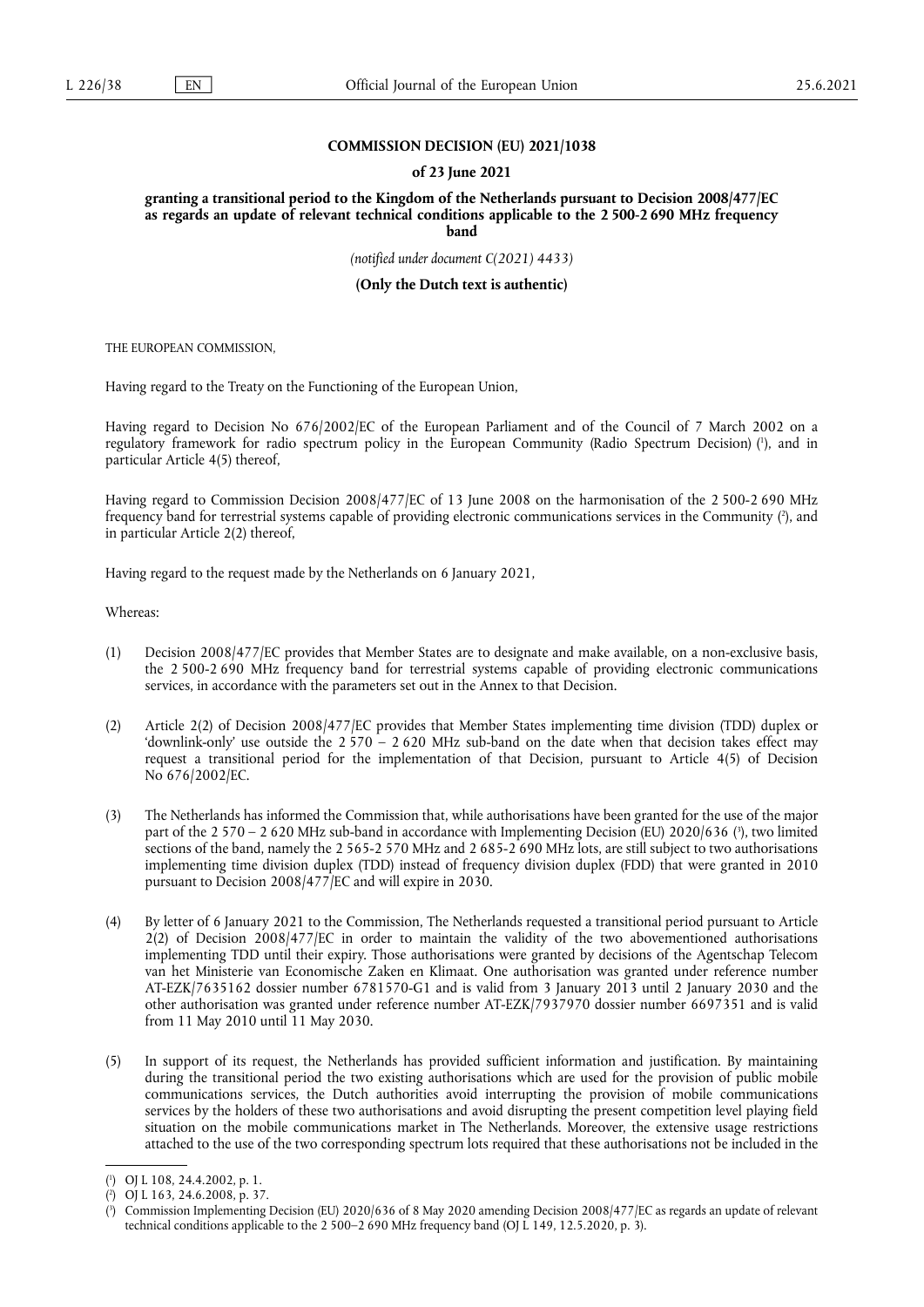definition and determination of the generally applicable spectrum cap. As a consequence, the transitional period will ensure stability in the competitive situation of the mobile communications market and not unduly defer the implementation of Decision 2008/477/EC in the Netherlands.

- (6) Moreover, the emission power limits attached to the use of that spectrum under the relevant authorisations are in line with the international coordination agreements concluded with the neighbouring Member States in order to ensure that no interference is created into those Member States. Consequently, the transitional period will not defer the implementation of Decision 2008/477/EC in neighbouring Member States.
- (7) The transitional period would also not go beyond what is necessary so as not to prevent the establishment of a common framework and harmonised technical conditions for the use of the 2 500-2 690 MHz band; restrictions in 2 685-2 690 MHz are provided to protect radio astronomy services in the adjacent band and the use of the 2 565-2 570 MHz frequency is restricted to protect adjacent FDD usage.
- (8) Therefore, this transitional period would ensure that the EU policy objectives in the band 2 500-2 690 MHz are achieved at minimum cost for each Member State and operator.
- (9) For these reasons, the requested transitional period appears justified and proportionate and would not unduly defer implementation of Decision 2008/477/EC in the Netherlands or in the other Member States or create undue differences in the competitive or regulatory situation between Member States.
- (10) The members of the Radio Spectrum Committee were consulted and indicated at their meetings of 9 and 10 March 2021 that they did not object to that transitional period,

HAS ADOPTED THIS DECISION:

### *Article 1*

A transitional period is hereby granted to the Netherlands under Decision 2008/477/EC subject to the conditions laid down in that Decision.

## *Article 2*

The Netherlands is hereby authorised to implement, until 11 May 2030 at the latest, time division duplex (TDD) instead of frequency division duplex (FDD) in the 2 565-2 570 MHz and 2 685-2 690 MHz sub-bands.

# *Article 3*

The Netherlands shall continue to ensure that the implementation of TDD pursuant to Article 2 does not unduly defer implementation of Decision 2008/477/EC, does not create undue differences in the competitive or regulatory situations between Member States and does not affect the terrestrial systems capable of providing electronic communications services already operating or to be deployed in the 2 500-2 690 MHz frequency band in accordance with the technical parameters harmonised by Decision 2008/477/EC within other Member States.

# *Article 4*

This Decision is addressed to the Kingdom of the Netherlands.